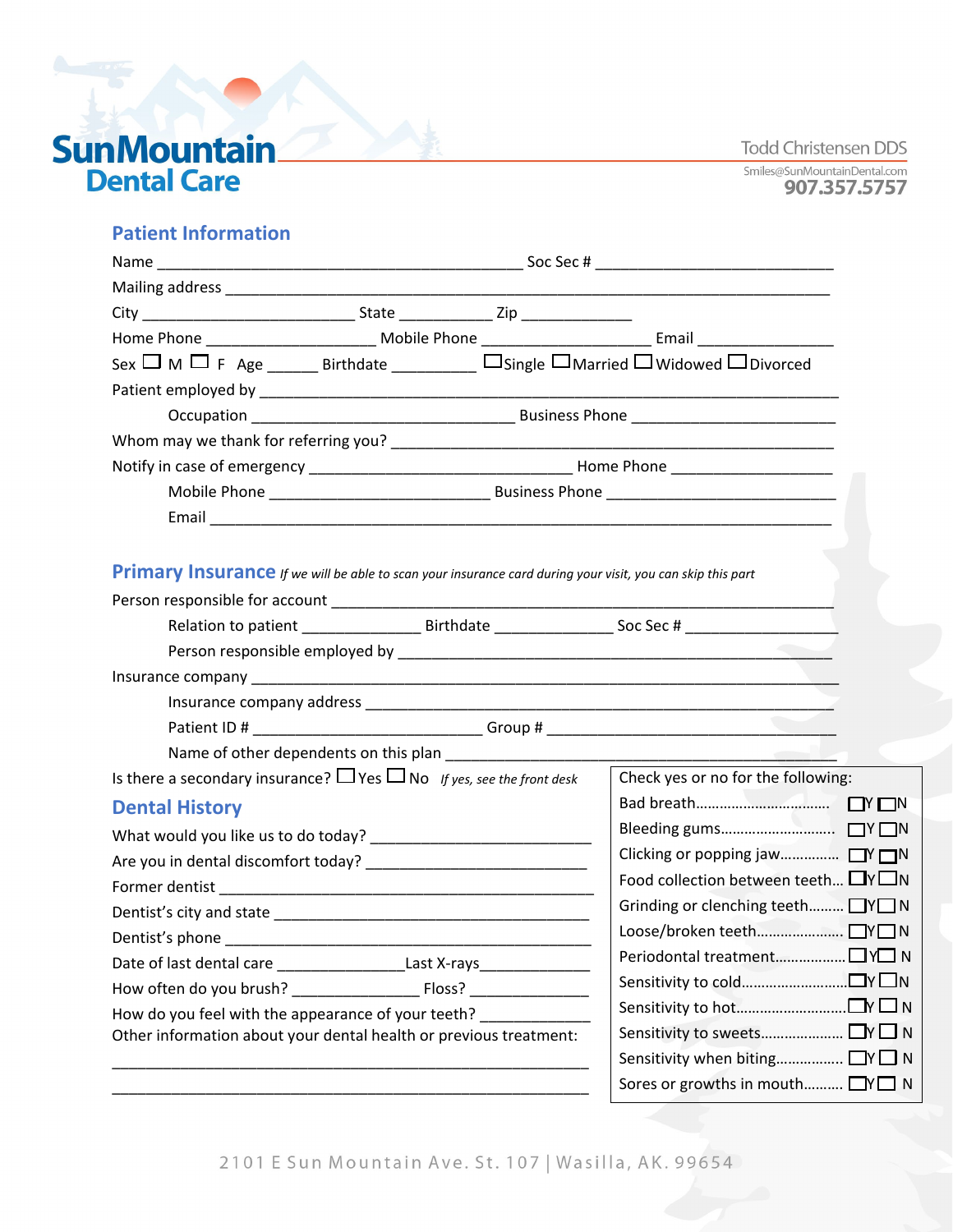# **SunMountain\_ Dental Care**

#### **Todd Christensen DDS**

Smiles@SunMountainDental.com 907.357.5757

## **Medical History**

| Physician's name                                                                                                                          |  |  |  |  |
|-------------------------------------------------------------------------------------------------------------------------------------------|--|--|--|--|
|                                                                                                                                           |  |  |  |  |
| Have you had any serious illness or operations? $\Box$ $\gamma$ $\Box$ N                                                                  |  |  |  |  |
| If yes, describe:                                                                                                                         |  |  |  |  |
|                                                                                                                                           |  |  |  |  |
| If yes, describe:                                                                                                                         |  |  |  |  |
|                                                                                                                                           |  |  |  |  |
| If yes, give approximate dates:                                                                                                           |  |  |  |  |
| Have you ever used a bisphosphonate medication? Brand names<br>include Fosamax, Actonel, Atelvia, Didronel, and Boniva. $\Box Y$ $\Box N$ |  |  |  |  |
| <b>Women</b> Are you pregnant? $\Box$ $\Upsilon$ $\Box$ N                                                                                 |  |  |  |  |
| $\mathsf{Nursing?} \dots \dots \dots \dots \dots \dots \dots \dots \dots \square \mathsf{Y} \square \mathsf{N}$                           |  |  |  |  |
| Taking birth control pills? $\Box$ $\Box$ $\Box$ $\Box$ $\Box$                                                                            |  |  |  |  |
| List all medications the patient currently taking:                                                                                        |  |  |  |  |
|                                                                                                                                           |  |  |  |  |
|                                                                                                                                           |  |  |  |  |
|                                                                                                                                           |  |  |  |  |
|                                                                                                                                           |  |  |  |  |
| List all patient's other allergies                                                                                                        |  |  |  |  |
|                                                                                                                                           |  |  |  |  |

## **Authorization**

I have reviewed the information on this form and it is accurate to the best of my knowledge. I understand that this information will be used by the dentist to help determine appropriate and healthful dental treatment. If there is any change in my medical status, I will inform the dentist. I authorize the insurance company indicated on this form to pay to the dentist all insurance benefits otherwise payable to me for services rendered. I authorize the us of this signature on all insurance submissions. I authorize the dentist to release all information necessary to secure the payment of benefits. I understand that I am financially responsible for all charges whether or not paid by insurance.

Signature \_\_\_\_\_\_\_\_\_\_\_\_\_\_\_\_\_\_\_\_\_\_\_\_\_\_\_\_\_\_\_ Date \_\_\_\_\_\_\_\_\_\_\_\_

| Check yes or no for the following:           |                          |
|----------------------------------------------|--------------------------|
| AIDS/HIV                                     | $\sqcap$ Y $\sqsubset$ N |
| Anaphylaxis                                  | Ωץ∟א                     |
|                                              | א ⊡ץ                     |
| Arthritis, Rheumatism                        | $\square$ y $\square$ N  |
| Artificial joints                            | □r□ n                    |
|                                              | $\square$ y $\square$ n  |
| Back problems                                | □Y□ N                    |
|                                              | $\square$ y $\square$ n  |
|                                              | ∐y∐ n                    |
| Chemical dependency                          | $\square$ y $\square$ n  |
| Chemotherapy                                 | □Y□N                     |
| Cough, persistent                            | $\Box$ Y $\Box$ N        |
|                                              | ∏y∏ n                    |
|                                              | □y□ n                    |
|                                              | □Y□N                     |
|                                              | $\Box$ y $\Box$ N        |
|                                              | □Y□ N                    |
| If yes, describe:                            |                          |
| Hemophilia/Abnormal bleeding $\Box_Y \Box_N$ |                          |
|                                              |                          |
|                                              | $\Gamma$ $\Box$ N        |
| High blood pressure∟√□ N                     |                          |
|                                              |                          |
| Kidney disease or malfunction $\Box_Y\Box_N$ |                          |
|                                              |                          |
| Material allergies (latex, wool,             |                          |
|                                              | □⊻□N                     |
|                                              |                          |
|                                              |                          |
|                                              |                          |
| Rheumatic/Scarlet fever Dy Dv                |                          |
|                                              |                          |
|                                              |                          |
|                                              | ЪI                       |
| Thyroid disease or malfunction DY            | Ъ                        |
|                                              |                          |
|                                              | Л                        |
|                                              |                          |
|                                              |                          |